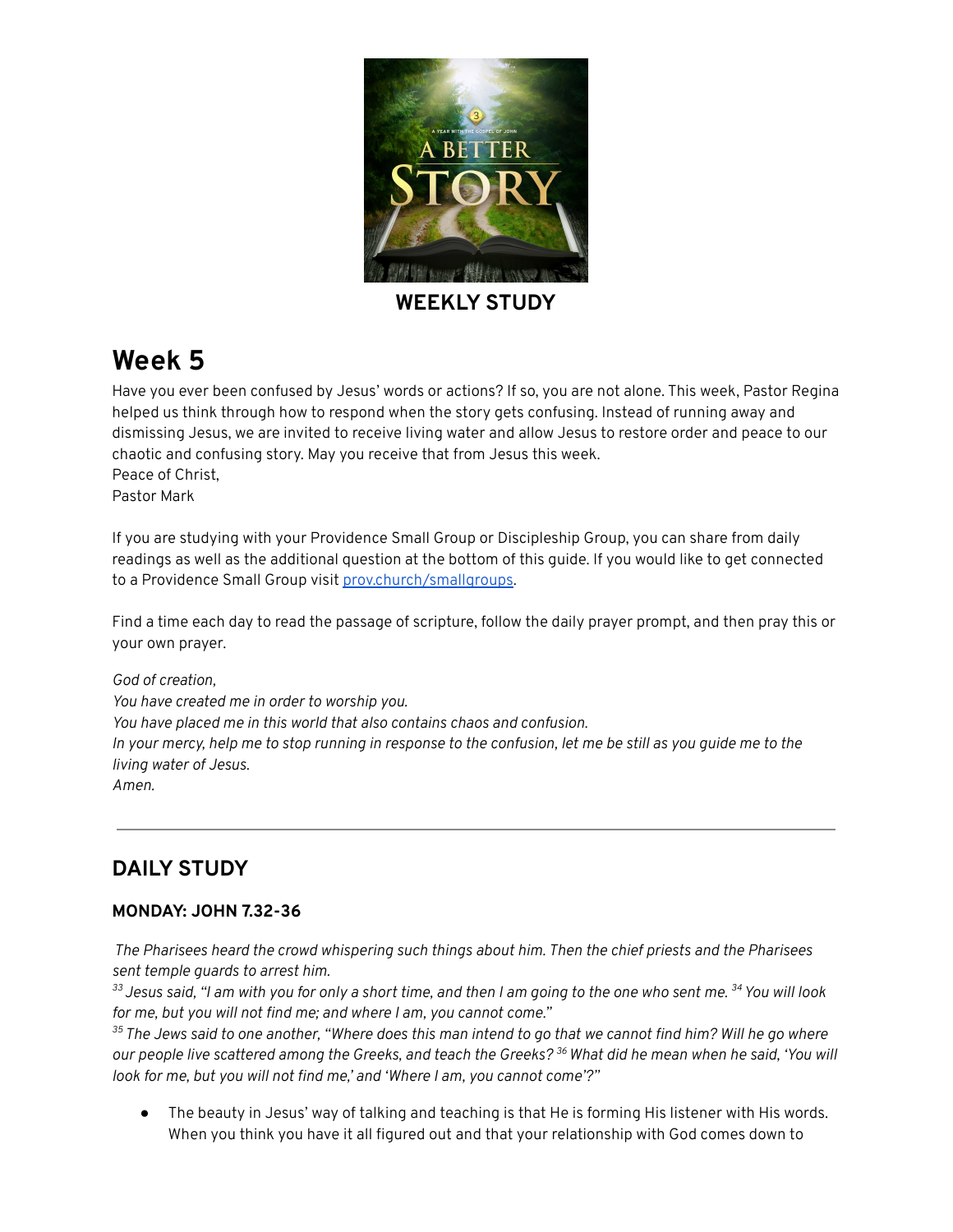rules and checklists, you may be surprised to hear the story expanding to allow for God to send His Son to earth. It may seem confusing to hear Jesus speak of "going to the one who sent" Him. Many people turned away from Jesus because of this. Those who follow Jesus must be willing to have their ideas and their hearts stretched.

*● Jesus, sometimes Your words are confusing. Help me to sit with them and learn from You.*

#### **TUESDAY: JOHN 7.37-41**

On the last and greatest day of the festival, Jesus stood and said in a loud voice, "Let anyone who is thirsty come to me and drink. <sup>38</sup> Whoever believes in me, as Scripture has said, rivers of living water will flow from within them." <sup>39</sup> By this he meant the Spirit, whom those who believed in him were later to receive. Up to that *time the Spirit had not been given, since Jesus had not yet been glorified. <sup>40</sup>On hearing his words, some of the people said, "Surely this man is the Prophet." <sup>41</sup>Others said, "He is the Messiah."*

- *●* Such a bold proclamation from Jesus causes us to consider who He really is. In His book Mere Christianity, C.S. Lewis wrote, "You must make your choice. Either this man was, and is, the Son of God: or else a madman or something worse." When Jesus says that belief in Him will cause rivers of living water to flow within us—that thirsty people can come to Him and thirst no more—He is making a statement about His identity. Who do you say Jesus is?
- Jesus, I believe in you. As I receive your living water, may the Spirit dwell in me and give me peace.

#### **WEDNESDAY: JOHN 7.41-44**

"How can the Messiah come from Galilee?  $42$  Does not Scripture say that the Messiah will come from David's *descendants and from Bethlehem, the town where David lived?" <sup>43</sup> Thus the people were divided because of Jesus. <sup>44</sup>Some wanted to seize him, but no one laid a hand on him.*

- If this conversation was taking place in our day, we would want to ask questions as well. Jesus was making big claims—stirring up a lot of confusion for the crowds. Of course, the crowds around Jesus didn't know the whole story. They didn't know that Jesus was from the line of David and that He had been born in Bethlehem. They were trying to figure it out, and the confusion made many of them uncomfortable. We have to be willing to hear the whole story. And even then, we may have to be ok with (as yet) unanswered questions and mystery.
- Jesus, teach me to live in Your story of redemption. You are my Savior and my only true source of *hope.*

#### **THURSDAY: 1 CORINTHIANS 14.33**

For God is not a God of disorder but of peace-as in all the congregations of the Lord's people.

- This verse written by Paul may seem at odds with the rest of this study. However, it points to the truth that God desires peace for us. He created order out of chaos in Genesis. He still does that today. He has made a way through the confusion of this world. Jesus is the Way!
- God, will You order my day today so that my steps, words, and actions will reveal your peace.

#### **FRIDAY: ROMANS 8.28-30**

And we know that in all things God works for the good of those who love him, who have been called according to his purpose. <sup>29</sup> For those God foreknew he also predestined to be conformed to the image of his Son, that he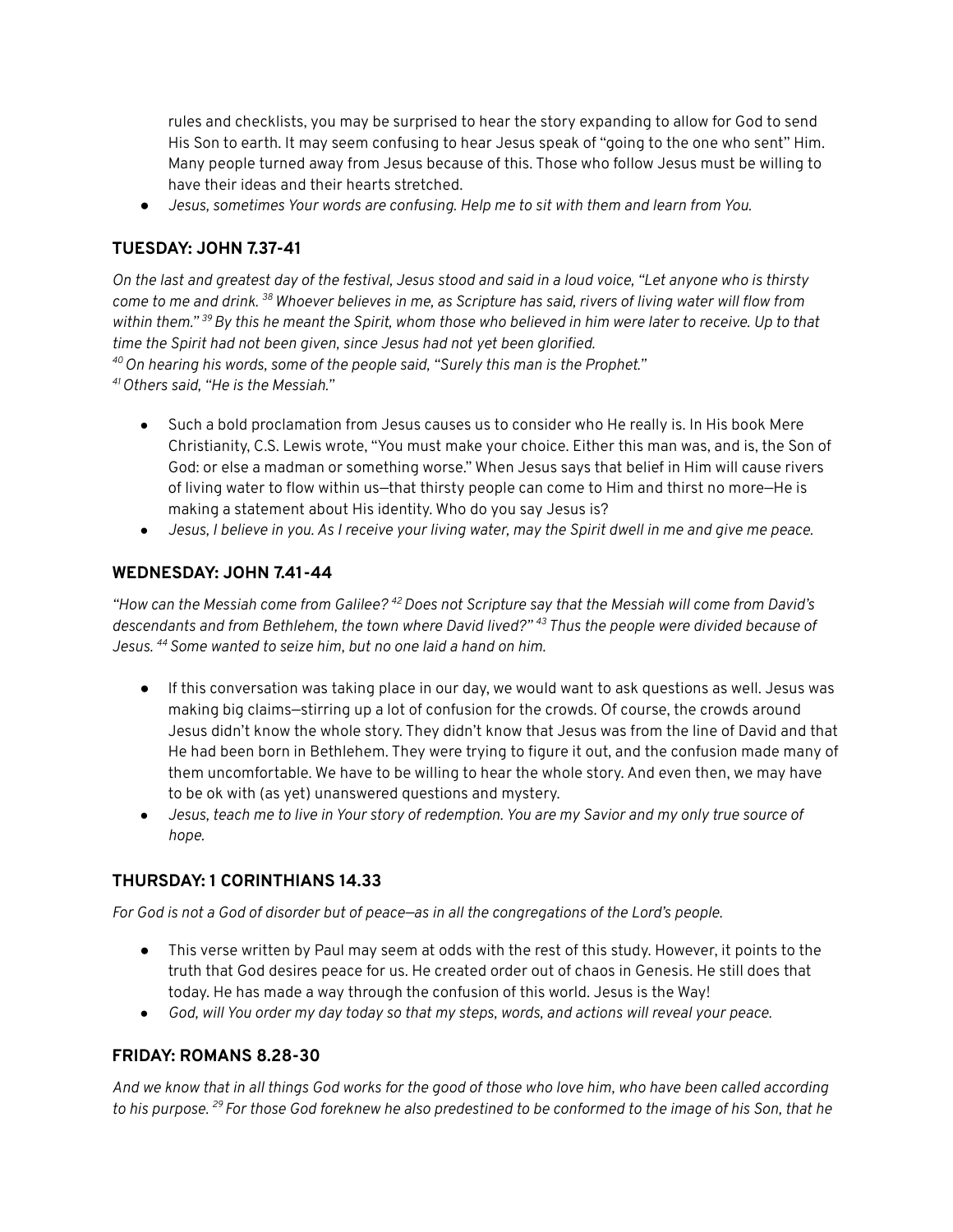might be the firstborn among many brothers and sisters. <sup>30</sup> And those he predestined, he also called; those he *called, he also justified; those he justified, he also glorified.*

- *●* Romans 8.28 is a popular verse for good reason. It is more than a platitude. A God who desires good things for us is very different from a god who is trying to trip us up and punish us. Paul teaches that it has always been God's desire that we would experience good things according to His purpose. We have made choices along the way that do not align with God's purposes and so we experience confusion. Yet still, God is working for our good, and we will see it when we turn our hearts to Him.
- *● Jesus, I give You my life today. May I be conformed into your image.*

### **SATURDAY: DEUTERONOMY 28.1-6**

If you fully obey the Lorp your God and carefully follow all his commands I give you today, the Lorp your God will set you high above all the nations on earth. <sup>2</sup> All these blessings will come on you and accompany you if *you obey the LORD your God:*

*<sup>3</sup>You will be blessed in the city and blessed in the country.*

<sup>4</sup> The fruit of your womb will be blessed, and the crops of your land and the young of your livestock–the calves *of your herds and the lambs of your flocks.*

*<sup>5</sup>Your basket and your kneading trough will be blessed.*

*<sup>6</sup>You will be blessed when you come in and blessed when you go out.*

- This promise made to God's people was a reminder. They had heard it before with other words, but sometimes their day-to-day lives became so consuming and confusing that they forgot this promise. At big moments in their story they would renew the covenant—not to remind God, but in order that they themselves would return to it. The promise of blessings born out of obedience can be the North star for people who find themselves living stories of confusion. Do you see confusion around you today? How can the promises of God motivate and inspire you as you navigate the chaos?
- God, thank you for your faithfulness. You are kind and generous with your blessings. Give me focus *today. Allow me to live into your promises.*